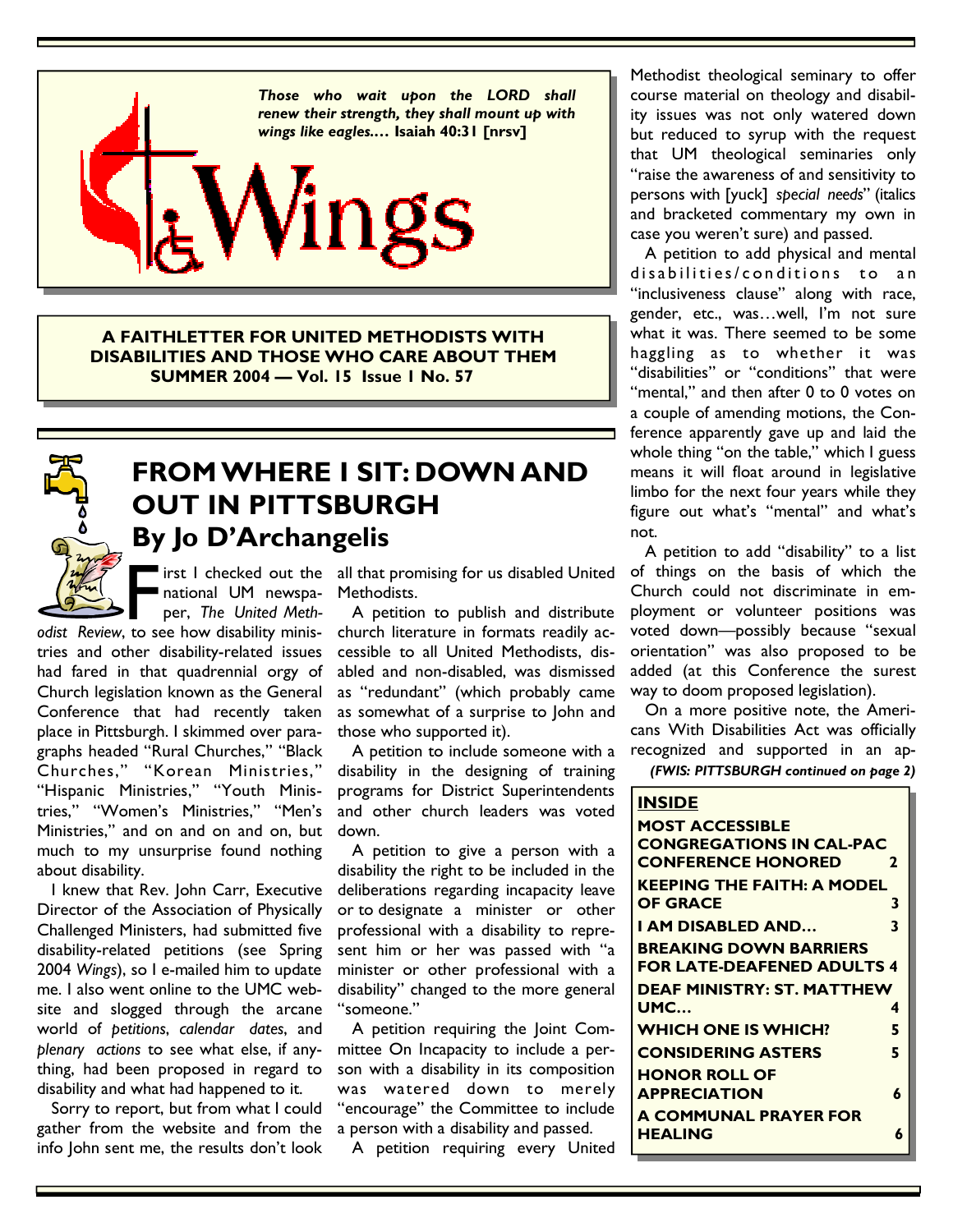*(FWIS: PITTSBURGH continued from page 1)* 

proved resolution nearly as long as the ADA itself, although one might wonder why, as the ADA was originally enacted in 1990, it took them so long.

 All in all, not one of our better General Conferences, especially in comparison with the good disability stuff that had been passed in previous Conferences.

 Yet perhaps that's the point: a lot of good disability stuff is already there on the books, but how much of it has actually been enacted on the annual conference or local church level? How many annual conferences have yet to institute Disability Committees? How many churches have yet to hear of Disability Awareness Sunday, least of all celebrate it? How many annual conferences and local churches have yet to provide true accessibility to all United Methodists an accessibility, by the way, that is

"strongly encouraged" in our *Social Principles*, not mandated.

 Codified rules and principles are little more than good intentions without the spirit, good faith, and determination of all United Methodists, from the bishops on down to the local church committees, to put them into action. Yes, progress has been made in the area of disability concerns in many annual conferences and local churches. But, apparently, we United Methodists with disabilities have a long way to go before we attain full status as a significant and highly-regarded ethnic group within the Church.



 And we'll know we have arrived, not because of any great legislative success we may achieve,

but because, when we skim through the pages of the UM newspaper after a General Conference, we'll find a paragraph headed "Disability Ministries."



**A** non-official, non-profit quarterly newsletter published for, by, and about United Methodist adults with disabling conditions

**Founder/Editor Computer Layout Graphic Design** Jo D'Archangelis

**Correspondence** Send all correspondence — including feedback, original writings, items from other sources, and changes of address — to Jo D'Archangelis, Editor, at **Mailing Address** 592 West Ammunition Road, Apt. 1 Fallbrook, CA 92028 **Telephone/Fax** [760] 723-2668 (please call before faxing) **E-Mail** jodarlis@aol.com

**E-Wings** Two e-mail versions of *Wings* are available for those with vision impairments and computer "reading" devices, those who have difficulty handling paper and print pages, those who live outside the USA, and those who just prefer computer viewing: (1.) A strictly e-mail version in unformatted text without graphics, and (2.) A formatted version with color graphics available to those able to open attached files in MSPublisher 2000 format. E-mail Jo D'Archangelis at jodarlis@aol.com to request either, or both, of these versions.

**Wings Online** Beginning with the Fall 2002 issue, issues of *Wings* in their entirety may be accessed at www.cal-pac-ccdm.org/. Selected articles from back issues of *Wings* 1995-98 may be accessed at www.mariposa-ministry.org.

**Donations** Most of the funding for *Wings'* publication and mailing comes from reader donations. There are no subscription fees. If you think *Wings* is worth it, please make a check or money order payable to the "Fallbrook United Methodist Church" (or "FUMC") and mark it "Wings Newsletter." Mail it to the church address below.

| <b>Basic Angel</b>   | $$6 - $14$    | <b>Major Angel</b> | $$15-$24$ |
|----------------------|---------------|--------------------|-----------|
| <b>Super Angel</b>   | $$25-$49$     | <b>Mega Angel</b>  | \$50-\$99 |
| <b>Awesome Angel</b> | \$100 or more |                    |           |

**Church Address** Fallbrook United Methodist Church 1844 Winterhaven Road Fallbrook, CA 92028 **Church Telephone** [760] 728-1472 **Church Fax** [760] 728-7433 **Church E-Mail** FUMC1887@tfb.com

### **MOST ACCESSIBLE CONGREGATIONS IN CAL-PAC CONFERENCE HONORED By Bruce Baraw**



Wesley United<br>in Honelulu Hougii and in Honolulu, Hawaii, and the First United Methodist Church of El Cajon, Calif.,

have been selected as co-recipients of the second annual Most Accessible Congregation Award in the California-Pacific Conference of the United Methodist Church.

 While achieving physical accessibility, both of these congregations responded to calls to be in ministry with people with challenging conditions, and through those ministries they have grown new disciples now ministering with others.

 Wesley United Methodist Church's active acceptance of developmentally disabled persons grew into "The Sunshine Group," members of which now actively participate in all aspects of worship and church life.

 The First United Methodist Church of El Cajon responded to people with chronic illness and chronic pain by organizing Hopekeepers, a support group affiliated with Rest Ministries, and by creating a support group for persons affected by Alzheimer's disease.

 Each of these congregations was presented a plaque and a \$500 cash award by the California-Pacific Conference Committee On Disability Concerns.

 For information about making your congregation more accessible, call the Cal-Pac Conference Disability Concerns Coordinators, Reverend Jerry and Juda Carter, at 949-855-8297 or email reverendidc @aol.com or judaathome@aol.com.

> **Bruce Baraw, a wheelchair user with osteogenesis imperfecta, is a member of the California-Pacific Conference Committee On Disability Concerns.**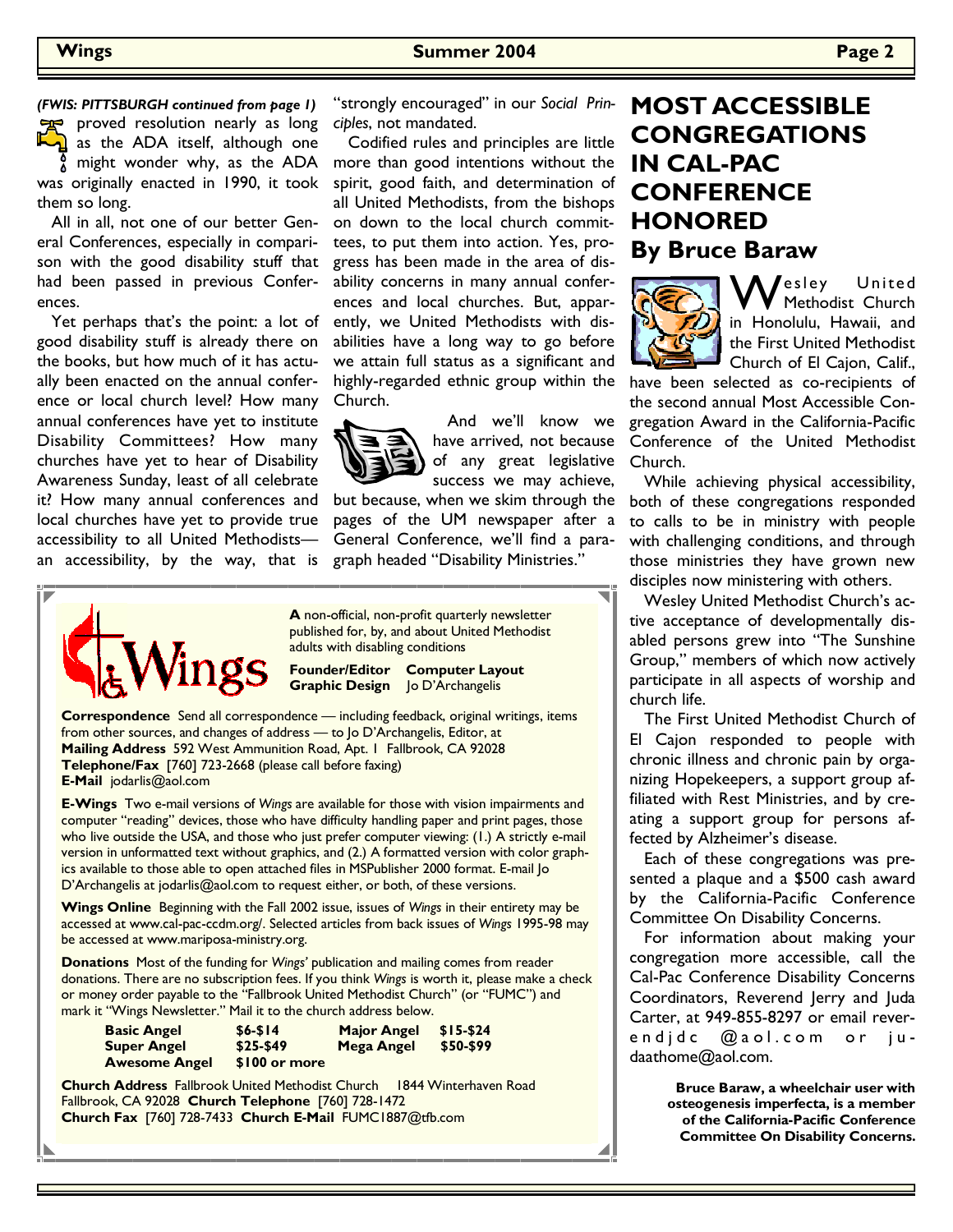

## **KEEPING THE FAITH: A MODEL OF GRACE By Josie Byzek**

t was the Lenten season<br>of 1987. In the sanctuary,<br>Pastor Tim Zingale sat in<br>his wheelchair in front of his like the sanctuary, was

inaccessible. Sunlight filtered through the stained glass windows and pooled in bright reflections on the red carpet that ran the length of the aisle. In his lap, a manila folder held his sermon.

Zingale's white alb, or robe, was accented with the purple stole traditionally worn by Evangelical Lutheran ministers to mark the 40-day period Christians believe Jesus struggled with Satan in the wilderness.

 That Sunday Zingale was weighed down with his own struggle, his wilderness the gray-brick church with the blond pews—the last church he would ever pastor. A polio survivor, he had begun using a wheelchair just that year, and his congregation was having a rougher time adjusting than he was.

 He took a deep breath, said a silent prayer, and began his sermon: about struggles with faith and the will of God—and how God accepts him in his wheelchair even if his congregation couldn't. "I am tired of those who play games with my faith by accusing me that because God's glory has not been manifested in some visible way, in total healing, that I am any less a Christian, or have a weak faith, or have a hidden sin, which an anonymous tape sent to me accused me of, since I remain in the brokenness of chronic illness," preached the gentle, soft-spoken man. "Through Christ all people, in whatever state they find themselves, are equally children of God. I am no less God's child in my wheelchair than you are walking on your own two feet."

 It was his last attempt to once again explain his experience, his faith, to the church. Upon the recommendation of

of 1987. In the sanctuary, power chair for long distances and a Pastor Tim Zingale sat in manual chair for preaching on Sundays. his wheelchair in front of his He had to, just to be able to do the congregation, right at the services. "People could lift my chair t was the Lenten season the Mayo clinic he had begun using a

> "I believe in the theology of the cross because Jesus died on a cross, and through the brokenness of the world, we do have strength from God to go on...." -- Rev. Tim Zingale --

> > stuff. I did that for a year, but then my bishop wouldn't support me any longer, and the people didn't want me there. I felt awful, and I was mad. That's when I wrote this sermon—saying God accepts me in my wheelchair even if you don't."

 Even pastors who use wheelchairs are subject to the negative assumptions many Christians make of those who can't just get up and walk after a serious injury or illness—that somehow continued disability of any kind is linked to lack of faith, willpower, right living, or blessing. Yet wheelchair-using Christian pastors say that while disability can certainly cause suffering, the cause of much of that suffering is rooted in the attitudes of good Christians who subscribe to what Zingale calls a theology of glory—"that if you're right with God, then everything's right in your life, that you have health, wealth, and prosperity."

 Zingale's theology is quite different: "I believe in the theology of the cross because Jesus died on a cross, and through the brokenness of the world we do have strength from God to go on. How did Jesus die on Good Friday if he didn't have any kind of strength in faith?"...

edge of the chancel, which, into the sanctuary, chancel, and all that chair-using pastors are still rare, they are Although churches that accept wheel-

> becoming more common. Too late for Zingale to pastor a church, perhaps, but he is certainly a model of grace, and it wasn't easy. "I was angry at God, but I was listened to by God, and eventually that anger was replaced by a sense of peace," says Zingale.

> He did not leave the Lutheran faith, nor did he become bitter when asked to leave his congregation. Instead, he "retired," which allowed him to continue preaching as a supply pastor for ministers on vacation, and he joined a Lutheran church that accepted him for

who he was—St. Olaf's, in Fort Dodge,

 He also ministers via his website (http://www.dodgenet.com/~tzingale/ SermonIllst.html). "I have an average of 350 people visit my site each week. When I was in the parish, the most people who would come to church on Sunday was about 150, so more people are reading my stuff now," he says. "So I am still ministering, and there is great joy in that for me."

**Excerpted by permission from "Keeping The Faith,"** *New Mobility* **(Dec. 2002), http://www.newmobility.com**

### I Am Disabled And…

LORD, you have promised that as you gather your people to you, among them will be those of us who are visually impaired and those of us who are mobility impaired. You will lead us with consolations. You will let us walk by brooks of water, in a straight path in which we shall not stumble.

**CARAMARANA MARAMARANA MARAMARANA MARA** 

Iowa.

**Affirmation #9 based on Jeremiah 31:8-9 [NRSV] by Ken Tittle and Mariposa Ministry and Mariposa Online.**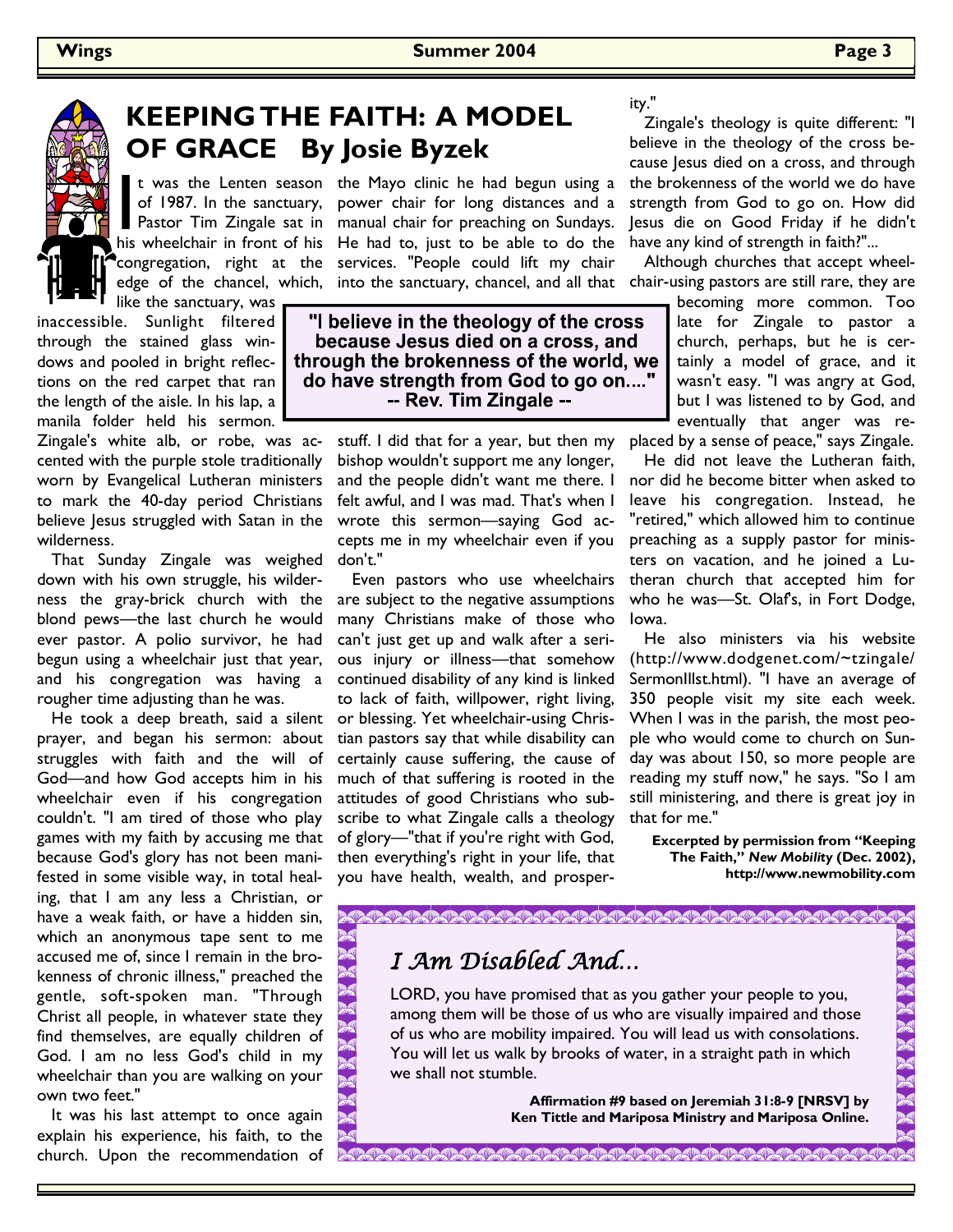

# **BREAKING DOWN BARRIERS FOR LATE-DEAFENED ADULTS By Nancy Kingsley**

inding ways to break through the<br>spiritual communication barrier<br>requires the joint efforts of every-<br>one involved—clergy, laity, and ourspiritual communication barrier requires the joint efforts of everyselves as late-deafened adults. There is room for lots of improvement on all these fronts! I often get the feeling that late-deafness is politically incorrect, both inside and outside the religious environment.

 Disability ministries usually aren't concerned with issues of communication access, while ministries geared toward the culturally Deaf community generally don't meet the needs of late-deafened and hard-of-hearing people who want to participate in the hearing world and don't know sign language. Leaders of disability and Deaf ministries may show little interest in rectifying this omission, even when their assistance is sought….

 I've been trying to figure out why the problems of non-signing people with hearing loss seem so unimportant to those who are reaching out to others with special needs. Is it because latedeafened and hard-of-hearing people can disappear so easily in a crowd, their polite smiles masking the anguish of incom- vide appropriate communication access

inding ways to break through the prehension? Or because they frequently disappear altogether, isolation being the price they feel they must pay in order to avoid an unsuccessful struggle to fit in? Or is it because they're often ashamed of their hearing loss (which society associates with becoming old and useless) and thus don't speak up to request assistance? Or perhaps it's because hearing people usually have little understanding of the difficulties resulting from a hearing loss, because they constantly forget to make the necessary accommodations, or because they may resent making them in the first place?

> I've found it particularly frustrating to encounter words implying that my needs are being provided for when they're not—terms like "inclusive" or "deaf and hard-of-hearing" when CART (real-time captioning) and assistive listening devices aren't offered. I don't feel included when I attend a program about religious access issues where an uncaptioned disability-ministry video is shown....

A disability ministry's failure to pro-

### **DEAF MINISTRY: ST. MATTHEW UMC IN MESA, ARIZONA**

C t. Matthew United Methodist Church in Mesa, Ariz., began its deaf ministry under the leadership of Diana Williams, an Associate Pastor and native signer, in 1985. Today the church's deaf ministry includes: Sign interpretation of the three Sunday morning worship services, an adult Sunday School class with deaf members, a signing choir, a Deaf Bible study, a sharing and support group, sign interpretation of UMW and UMM meetings when requested, sign language classes, a video and book loaning library on sign language and deafness, and a monthly Deaf Vespers with communion.

 For more information contact: St. Matthew United Methodist Church, 2540 West Baseline Road, Mesa, Ariz. 85202-5403; telephone: (602) 838- 7309 or 838-7311; fax: (602) 838-7354; e-mail: stmatt@goodnet.com.

at its gatherings is similar to scheduling these events up a flight of stairs, yet people rarely seem to realize this. I continue to receive invitations to attend programs of a ministry that previously informed me that it doesn't have the resources to provide CART. I feel invited and uninvited at the same time; I wonder if I'm expected to leave my hearing loss at home for the evening and come along and have a good time?

 Houses of worship aren't covered by the Americans with Disabilities Act, but they are covered by the moral obligation to welcome everyone who wants to participate. And a welcome includes more than the mere issuance of an invitation; the guest must be made to feel at home….

 Lips hidden by a microphone; lights turned down; a noisy background; conversation flowing swiftly between several people; questions from members of the audience—these kinds of situations tend not to be recognized as potential barriers. There is little awareness of the need to provide captioning and other visual input for late-deafened people. Arranging for appropriate access may require much creativity and persistence, and it can be tempting to walk away from the challenge, but withdrawing also has a price….

Concerned about appearing "different," people with hearing loss are often reluctant to use communication assistance even when it's available; others passively accept deprivation as inevitable or give up after a few unsuccessful efforts to improve a situation. Many are afraid of bothering anyone with requests for help... Gaining admission requires a willingness to continue to ask, seek, and knock until the door is opened….Are we ready to follow through?

**Nancy Kingsley lives in Closter, N. J., and is active in the UMCD (United Methodist Congress of the Deaf) and in ALDA (Association of Late Deafened Adults). Her column may be accessed at www.churchear.org/newpage1.htm.** 

> **Abridged from "The Late Deafened Spiritual Connection: Breaking Down Barriers," S***igns of Change***, the UMCD newsletter; originally published in** *ALDA News.*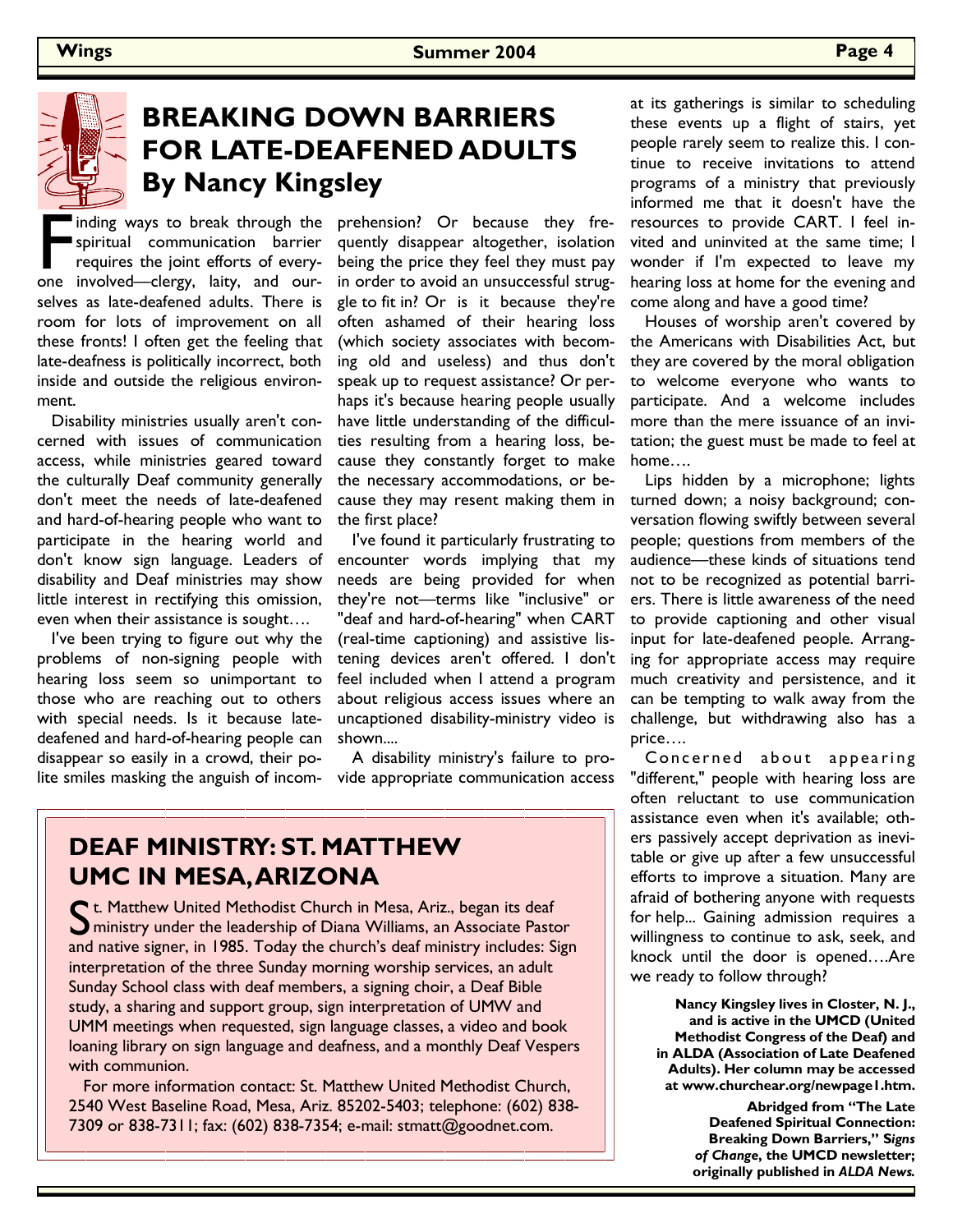

# **WHICH ONE IS WHICH? By Beth Porter**

#### By the hungry, I will feed you,/By the poor, I'll make you rich, By the broken, I will mend you,/Tell me, which one is which?

ecently, my friend Ellen and I<br>
were dining in a restaurant on<br>
Toronto's Danforth Avenue.<br>
Ellen has a developmental disability. A were dining in a restaurant on Toronto's Danforth Avenue. middle-aged man was seated alone at a nearby table, and after sizing him up, Ellen attempted to engage him in conversation: "Eating alone?" He nodded and looked away, seeming embarrassed by the attention of this stranger. "Wife and kids at home?" Again, a nod. "Three kids, eh," she persisted. This time, a look of surprise. "A boy and a girl...." "A boy and two girls!" the man responded, smiling. The connection had been made.

 Ellen is free to be herself, and she loves to reach out to others. Also, like many people with developmental disabilities, she is capable of a keen sensitivity. I wondered, what was this man's story? Did he need the reminder of home and family? Ellen's freedom and sensitivity sometimes produces behavior that is experienced as "inappropriate," but her inappropriateness can deeply enrich others' lives.

 When Ellen and I attended the funeral of a mutual friend, I was embarrassed to see that Ellen had situated herself in the midst of the grieving family at the graveside. While the casket was being lowered, she was speaking intently to the bereaved husband. Later, he told me that at this moment of great pain Ellen had said to him, "It is only her body in the casket. She is with God." He continued, "Of all the words spoken to me, Ellen's were the most comforting. They seemed in a remarkable way sent to reassure me."

 These little incidents can be seen as parables. Is it not, above all, a relationship with each of us that God wants? And do we not believe that God also, often in unexpected ways, reaches out in truth and kindness to us beyond the

#### -- Refrain of a contemporary hymn --

ecently, my friend Ellen and I norms of the "should's" and "ought's" with which we assess ourselves and others.

> Relationships are what life is all about for most people with developmental disabilities—not productivity, nor ideas, nor even religion. Perhaps this comes partly of being dependent on others, perhaps partly of not being distracted by the abilities and pressures with which others live. In any case, people with developmental disabilities, created like all of us in God's image, reveal the absolute priority that God gives to relationship with us. They are likely to note the slightest change in visage or bearing of those around them and to know who needs a hug or a prayer. At times, through their anxiety, they reveal hidden tensions between others.

> A corollary of the importance they accord to relationships is that they excel at forgiveness. Ellen and others like her often experience not being included and not given equal respect. Their gift for accepting others as they are and overlooking slights is a model for the rest of us, calling us to prioritize our relationships over our indignation and reminding us of God's constant gracious forgiveness.

> Sometimes people with developmental disabilities are sentimentalized as be-

ing almost angelic. Being dependent is in itself no source of joy or virtue. People with disabilities are every bit as human as the rest of us, just as capable of human failings, and usually less able to disguise negative inclinations.

 Whether or not this shadow side is in evidence, an encounter with someone with a disability can challenge us. It can arouse guilt, fear and even revulsion, because the person may seem unattractive or unpredictable or because they awaken our awareness of our own handicaps. In front of their neediness and our own, our deepest inclination may be to flee.

 How is it then, that some people are transformed by their relationships with people with developmental disabilities? I believe that when we risk to be drawn into relationship, fear and guilt drop away and we gradually discover a profound mutuality: a reciprocity that surprises and disarms, and reminds us of God. As with the man in the restaurant, there's a process that takes place in us as we begin to recognize the gift in the relationship. As with our friend's husband, it can lead to wonder and gratitude. It is a theological event—a discerning of our common humanity through which God becomes visible. We ask ourselves which of us is the giver and which the receiver….

> **Beth Porter writes on the topics of faith and spirituality while serving with the pastoral team at L'Arche Daybreak, a communal residence for people with mental and physical disabilities near Toronto, Ontario. From** *Alive Now* **(Nov./Dec. 2001)**



### **CONSIDERING ASTERS**

Growing through cold, roots pushing dark earth, shoots rising to the light, green spikes plain, unlovely, opening purple in autumn, swelling, swaying, almost to break the stem, or the heart.

So, Lord, pull us, graceless, flawed, unsightly; pull, pull us from the cold earth of our ordinary. Pull us to the beauty you see, the splendor, the shining you see.

**— Eleanor Cowles — From** *Alive Now* **(March/April 2002)**